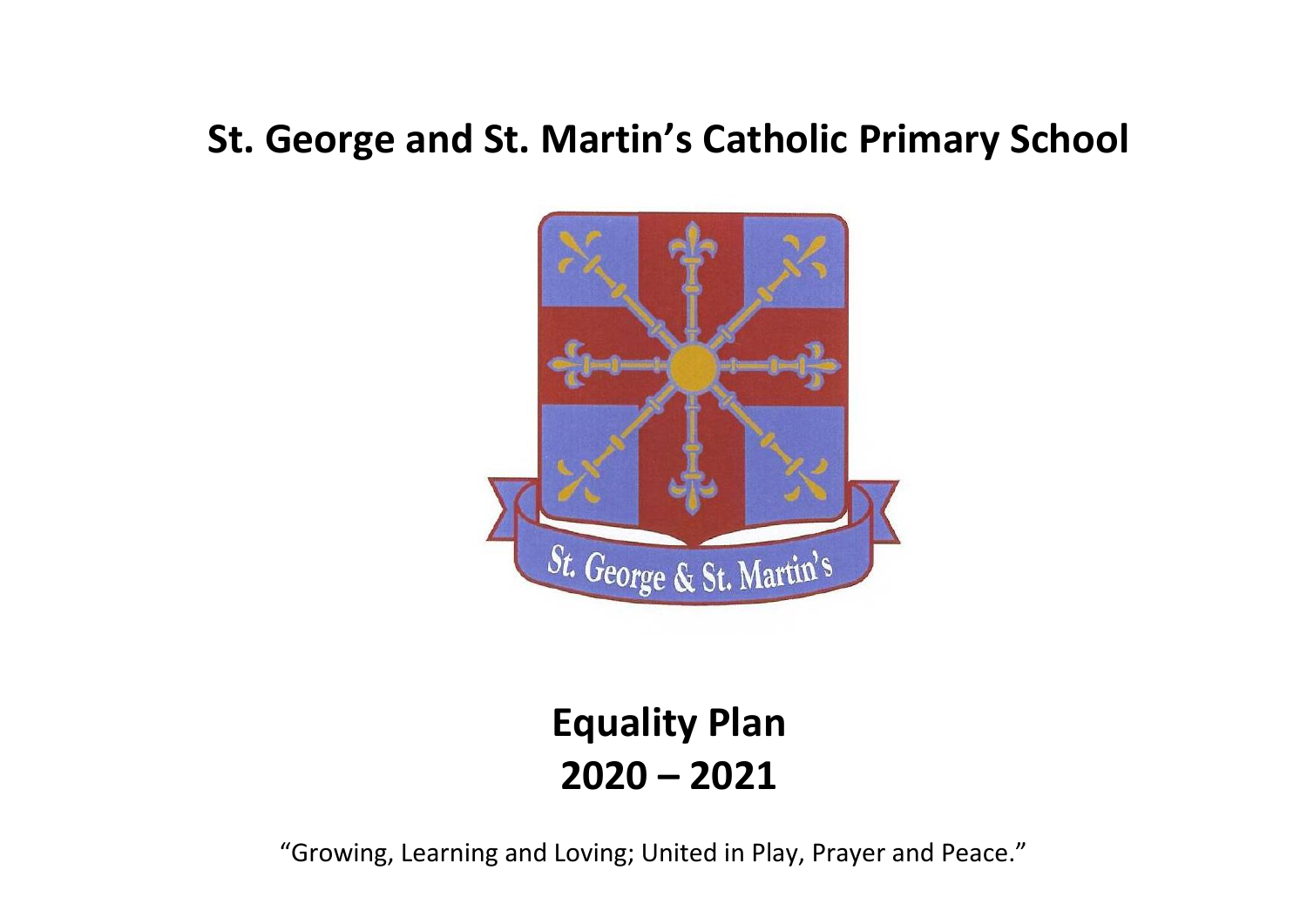| <b>Equality</b><br><b>Strand</b>   | <b>Action</b>                                                                                                                                                                                                  | How will the impact of the<br>action be monitored?                                                                                                                                                                                                                                                                     | Who is<br>responsible<br>for<br>implementing | <b>What are</b><br>the<br>timeframes<br>? | <b>Early success indicators</b>                                                                                                                    |
|------------------------------------|----------------------------------------------------------------------------------------------------------------------------------------------------------------------------------------------------------------|------------------------------------------------------------------------------------------------------------------------------------------------------------------------------------------------------------------------------------------------------------------------------------------------------------------------|----------------------------------------------|-------------------------------------------|----------------------------------------------------------------------------------------------------------------------------------------------------|
| Race Equality<br>Duty              | Log any racist incidents, including racist language                                                                                                                                                            | The Principal / Academy<br>Committee will use the data<br>to assess the impact of the<br>school's response to<br>incidents i.e. have whole<br>school / year group<br>approaches led to a decrease<br>in incidents, can repeat<br>perpetrators be identified,<br>are pupils and parents<br>satisfied with the response? | Principal/<br>Academy<br>Committee           | Reporting:<br>December,<br>April, July    | Teaching staff are<br>aware of and respond<br>to racist incidents                                                                                  |
| Disability<br><b>Equality Duty</b> | Organise visits from people with disabilities to<br>ensure children are aware of the different<br>disabilities.                                                                                                | Pupil questionnaires, pupil<br>conferences, school council<br>meetings                                                                                                                                                                                                                                                 | JG                                           | Ongoing                                   | Children have an<br>increased awareness of<br>disabilities.                                                                                        |
| Gender<br><b>Equality Duty</b>     | Audit curriculum and teaching strategies to ensure<br>they promote the highest possible achievement in<br>boys as well as girls<br>Attend training sessions on boys achievement and<br>feedback to whole staff | Principal/SLT to monitor<br>pupil progress data,<br>children's books and lessons                                                                                                                                                                                                                                       | Principal/ SLT                               | Ongoing                                   | Boys achievement and<br>progress are at least in<br>line with girls in all<br>subjects                                                             |
| All                                | Publish and promote the Equality Plan through the<br>school website, newsletter and staff meetings.                                                                                                            | New parent induction<br>questionnaire                                                                                                                                                                                                                                                                                  | Principal                                    | Ongoing                                   | Staff are familiar with<br>the principles of the<br><b>Equality Plan and use</b><br>them when planning<br>lessons, creating class<br>room displays |